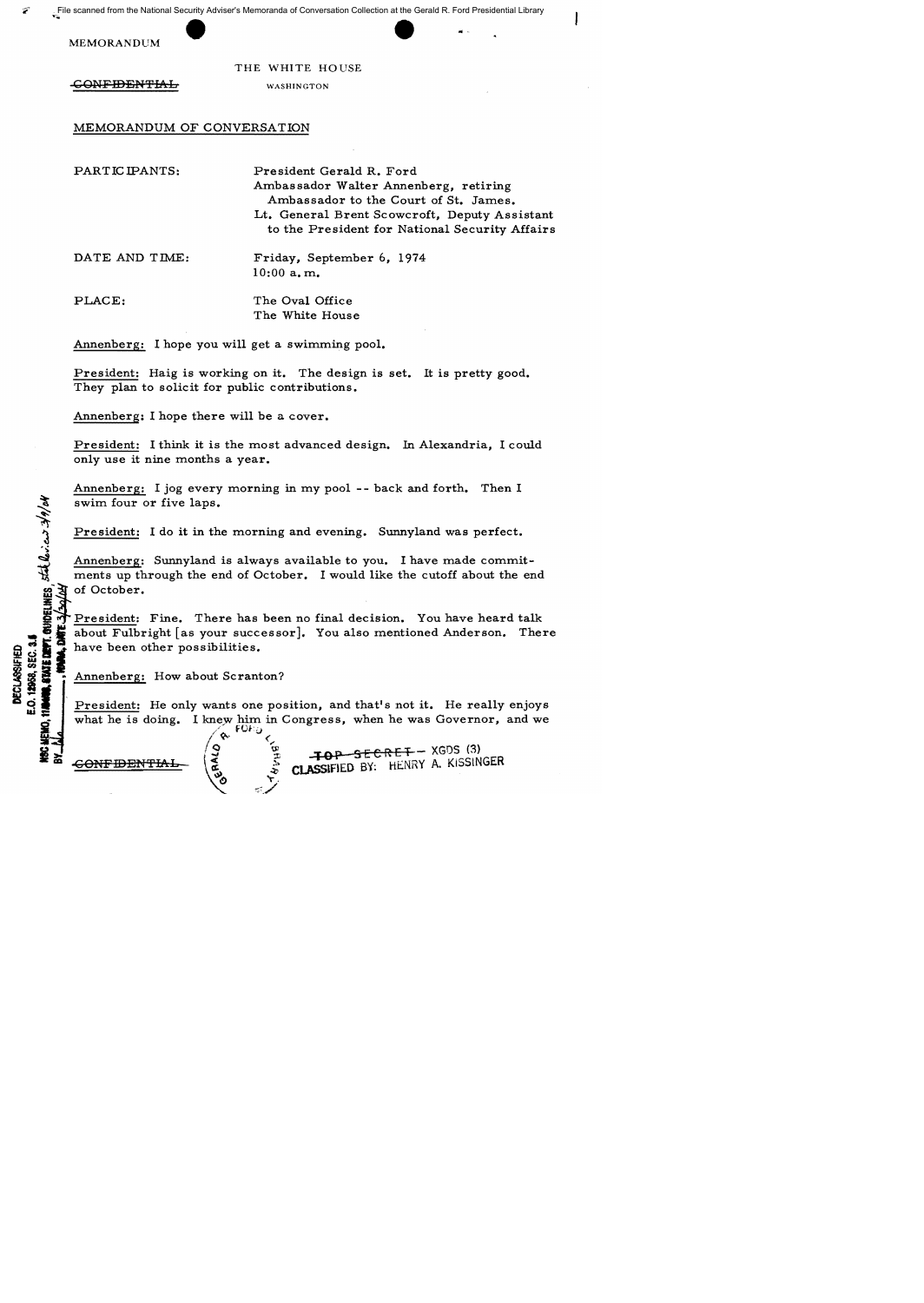## CONFIDENTIAL 2.

िस.⊄ **के**<br>.

r ~-

were in Law School together. There is only one job that he wants, and I swore I wouldn't tell.

How do you see the British elections [expected in October]?

Annenberg: It'll be close. There still will be a coalition and I lean slightly to Heath. I think the Liberals will be more at home with the Conservatives. There will be 36-40 percent for each of the big parties, and the rest for the Liberals and others.

President: Is the date set yet?

Annenberg: He is seeing the Queen this weekend. He has to get permission. The campaign will be short.

President: I wish we had that. Heath is coming here. Is that a problem?

Annenberg: That's why I said you should say you will see any responsible leader.

Scowcroft: We checked it with Wilson.

Annenberg: Heath wants to use it. He will publicize it.

Mayor Rizzo is excited about your coming. Will you pat him on the back?

President: I understand my unfavorite Governor will be there also.

Annenberg: Yes. Do you know he wouldn't even let come to this thing tonight? \_\_\_\_\_ has been a prime mover in the bicentennial activities.

President: And this is the kickoff for the bicentennial activities. We better go.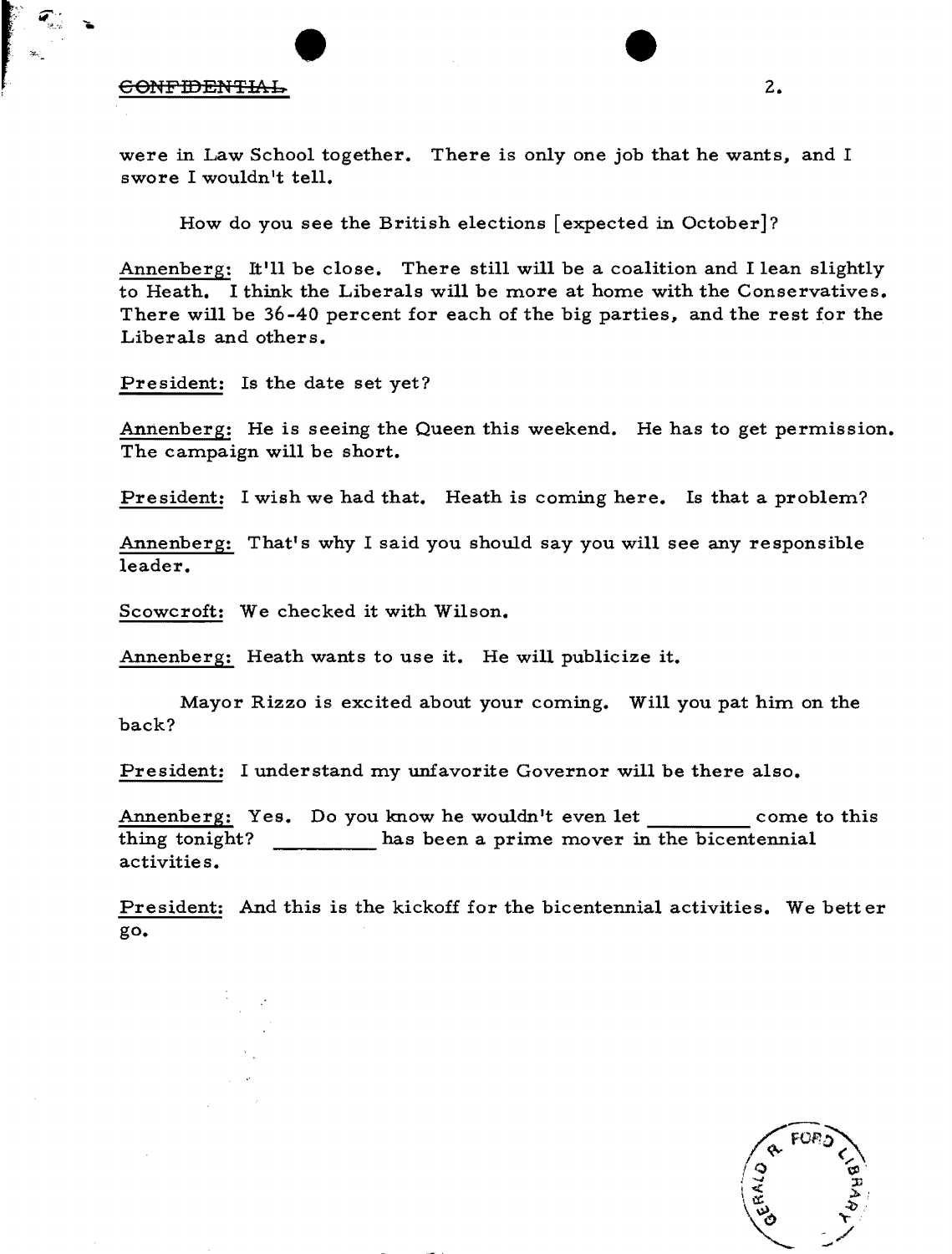Maurentury A Hose you with get a sure porter day plus<br>l'Hoig western un il Dregon de la Hoy plus A Hopewill was sure Pf din most a tomal disign. Du alof, dand ont de ity unes / 7. mars 100 la de 7 prit , étan suring  $4-5$  lyrs. P Ids it moins = en Imoyland was papet.<br>A Sampard about avec didn't & points P First en l'OCT.<br>P First, Un fin de Pricoin, Jun home heard Tothe Homer almost of consider  $|H|$ He only wants (portion + that with it, He exalty orginal the distribution of the text of the large organization of the large of the distribution of the distribution of the distribution of the distribution of the distributi A Clear Stil with he condition and lim slightly<br>and the with a string helmed to me it have<br>conflict at the with the each long partie, not<br>partition of the window of the state of the state of the state<br>B string shall be don Honoralmit electric S. We chochel it as (Wilson) DECLASSIFIED **E.O. 12068. SEC. 3.5** NSC MEMO, 11120138, STATE DEPT. QUIDELINES state  $\frac{u}{v}$  on  $\frac{3}{9}$  of